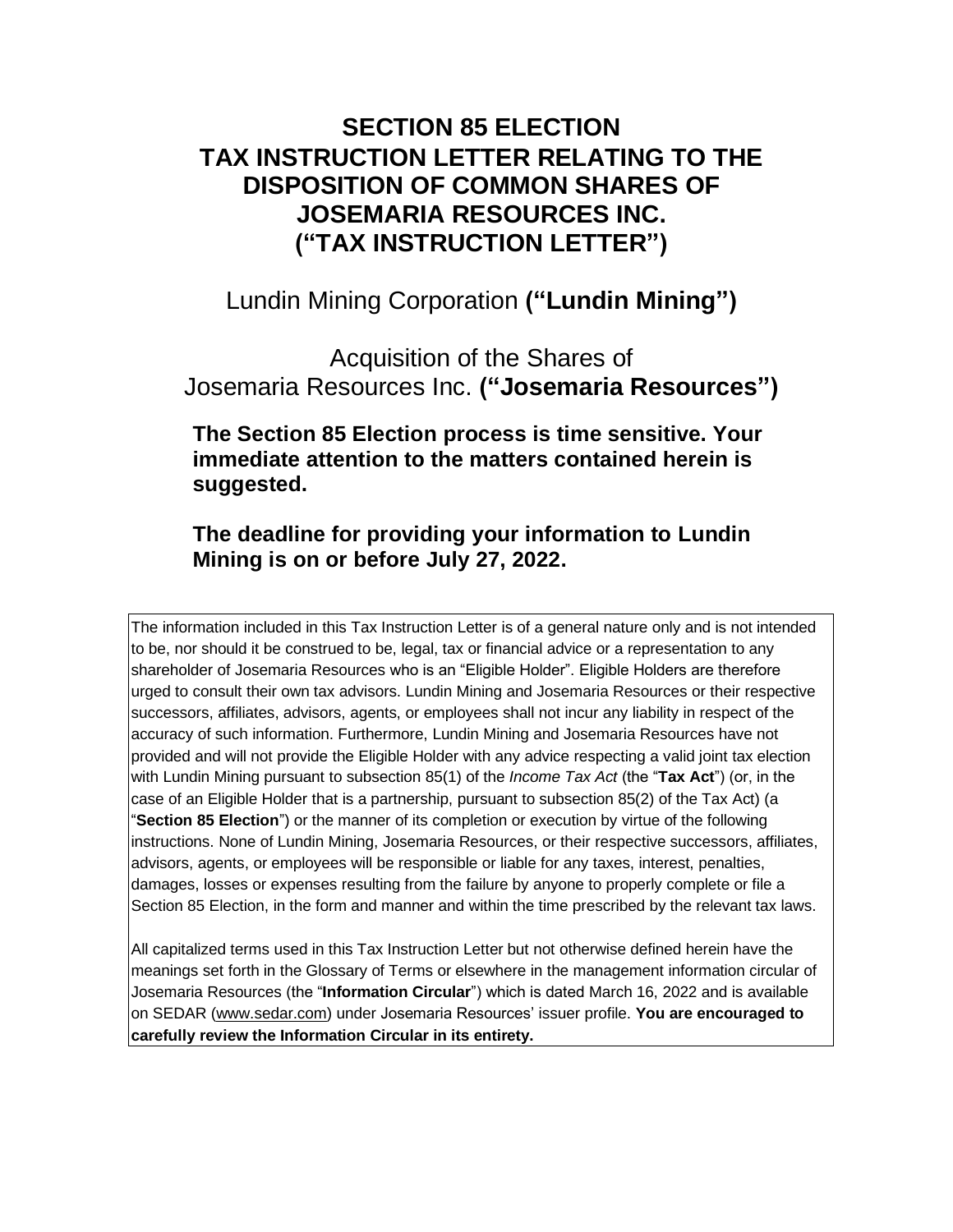#### **Overview**

On December 19, 2021, Lundin Mining entered into an arrangement agreement with Josemaria Resources, pursuant to which Lundin Mining agreed to acquire all of the issued and outstanding common shares of Josemaria Resources (the "**Josemaria Shares**") that it did not already own. The acquisition was affected by way of a statutory plan of arrangement under the *Canada Business Corporations Act* on April 28, 2022.

Under the Arrangement, each shareholder of Josemaria Resources (a "**Shareholder**") had the right to elect to receive as consideration for such Shareholder's Josemaria Shares, on the closing of the Arrangement:

- i) C\$1.60 in cash for each Josemaria Share (the "**Cash Consideration**"), or
- ii) 0.1487 of a common share in the capital of Lundin Mining (each whole common share, a "Lundin Mining Share") for each Josemaria Share held (the "Share Consideration"), plus for each whole Lundin Mining Share issued to such Shareholders, C\$0.11 in cash will also be paid to such Shareholders (the "Share Consideration Cash Payment"), or
- iii) any combination thereof.

The Cash Consideration and Share Consideration (together, the "**Consideration**") was subject, in each case, to proration based on a maximum cash consideration of approximately C\$183,000,000 (the "**Maximum Cash Consideration**") and a maximum of approximately 39,700,000 Lundin Mining Shares to be issued pursuant to the Plan of Arrangement, subject to adjustment in accordance with the Plan of Arrangement. The Shareholders who did not make an election or a valid election were deemed to have elected the Share Consideration (together with the applicable Share Consideration Cash Payment) in respect of each Josemaria Share held, subject to pro-ration. The Share Consideration Cash Payment was not included in the determination of the Maximum Cash Consideration.

Each Shareholder who is an "Eligible Holder" and who receives Lundin Mining Shares pursuant to the Arrangement may elect pursuant to section 85 of the Tax Act (and any corresponding provisions of any applicable provincial tax legislation) to defer some or all of the capital gain they would otherwise realize on the exchange of Josemaria Shares. Each Shareholder is encouraged to obtain professional tax advice regarding their own situation and in particular determine whether to make a Section 85 Election in a timely manner. In general, an Eligible Holder means a Shareholder who is (a) a resident of Canada for the purposes of the Tax Act and any applicable income tax treaty, holds Josemaria Shares as capital property and who is not exempt from tax on income under the Tax Act, or (b) a nonresident of Canada for the purposes of the Tax Act and any applicable income tax treaty,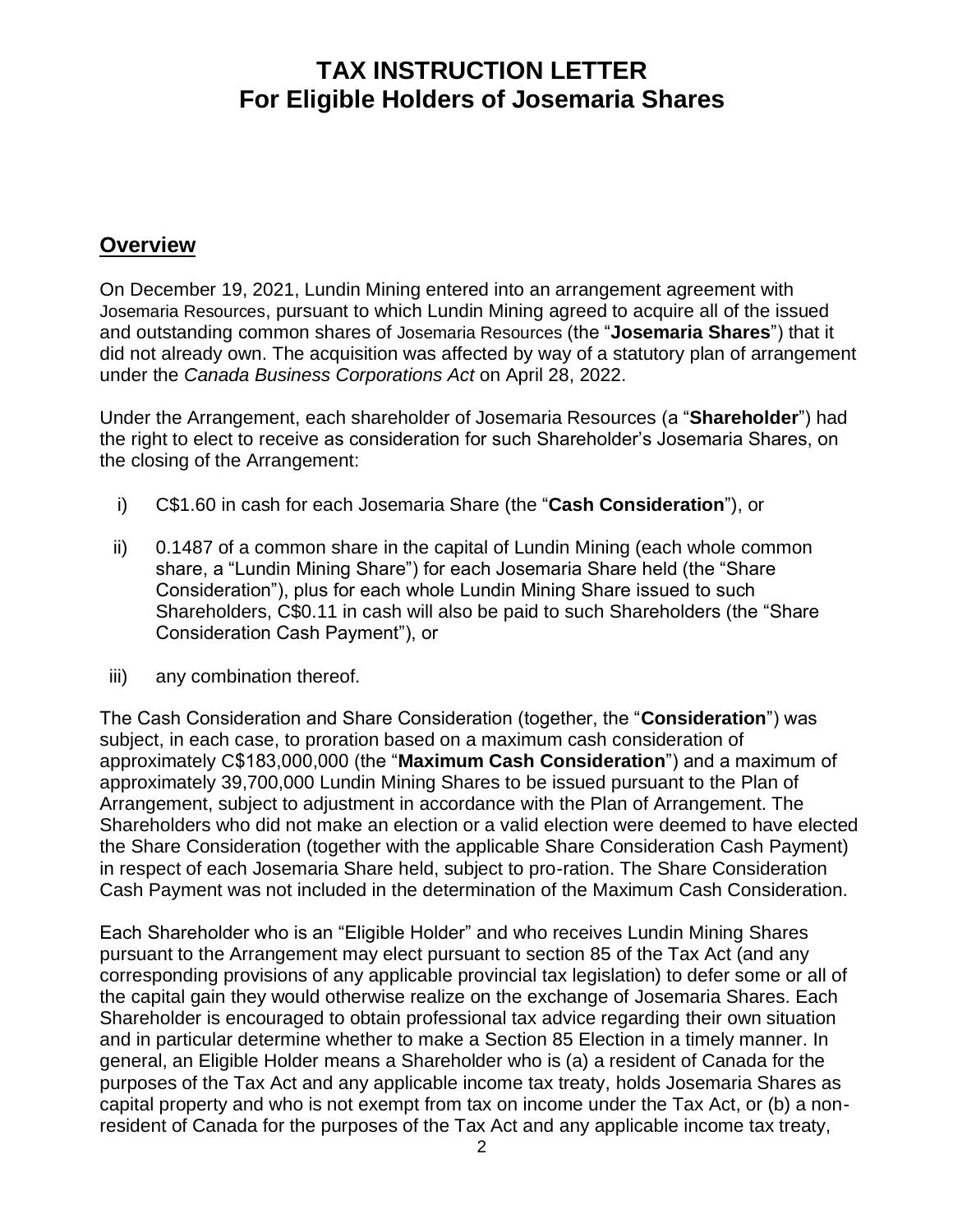whose Josemaria Shares constitute "taxable Canadian property" (as defined by the Tax Act) and who is not exempt from Canadian tax in respect of any gain realized on the disposition of Josemaria Shares by reason of an exemption contained in an applicable income tax treaty, or (c) a partnership if one or more members of the partnership are described in (a) or (b).

An Eligible Holder who receives Lundin Mining Shares pursuant to the Arrangement may obtain a full or partial Canadian income tax deferral in respect of the disposition of Josemaria Shares as a consequence of filing with the Canada Revenue Agency (the "**CRA**") (and where applicable, with a provincial tax authority) a Section 85 Election made jointly by the Eligible Holder and Lundin Mining pursuant to section 85 of the Tax Act (and the corresponding provisions of any applicable provincial tax legislation).

**All Eligible Holders who wish to make a Section 85 Election should give their immediate attention to this matter, and in particular should consult their own tax advisors without delay.**

#### **Purpose of the Section 85 Election**

In the absence of a valid Section 85 Election, for Canadian income tax purposes, an Eligible Holder who exchanges Josemaria Shares in exchange for cash and Lundin Mining Shares pursuant to the Arrangement will be considered to have disposed of the Josemaria Shares for proceeds of disposition equal to the amount of cash received and the aggregate fair market value ("**FMV**") of any Lundin Mining Shares received. As a result, the Resident Holder will generally realize a capital gain (or capital loss) to the extent that such proceeds of disposition, net of any reasonable costs of disposition, exceed (or are less than) the adjusted cost base of the Josemaria Shares immediately before the exchange.

A Shareholder, who is an Eligible Holder and who receives cash and Lundin Mining Shares pursuant to the Arrangement, may choose to make a Section 85 Election pursuant to section 85 of the Tax Act (and corresponding provisions of any applicable provincial legislation) to obtain a full or partial deferral of the capital gain that would otherwise be realized on the disposition of the Josemaria Shares.

Making the Section 85 Election is at the discretion of each Eligible Holder and it is the responsibility of each Eligible Holder to consider whether filing the Section 85 Election is in their best interests. Eligible Holders are urged to consult their own tax advisors to determine whether they should make the Section 85 Election.

#### **Section 85 Election Forms**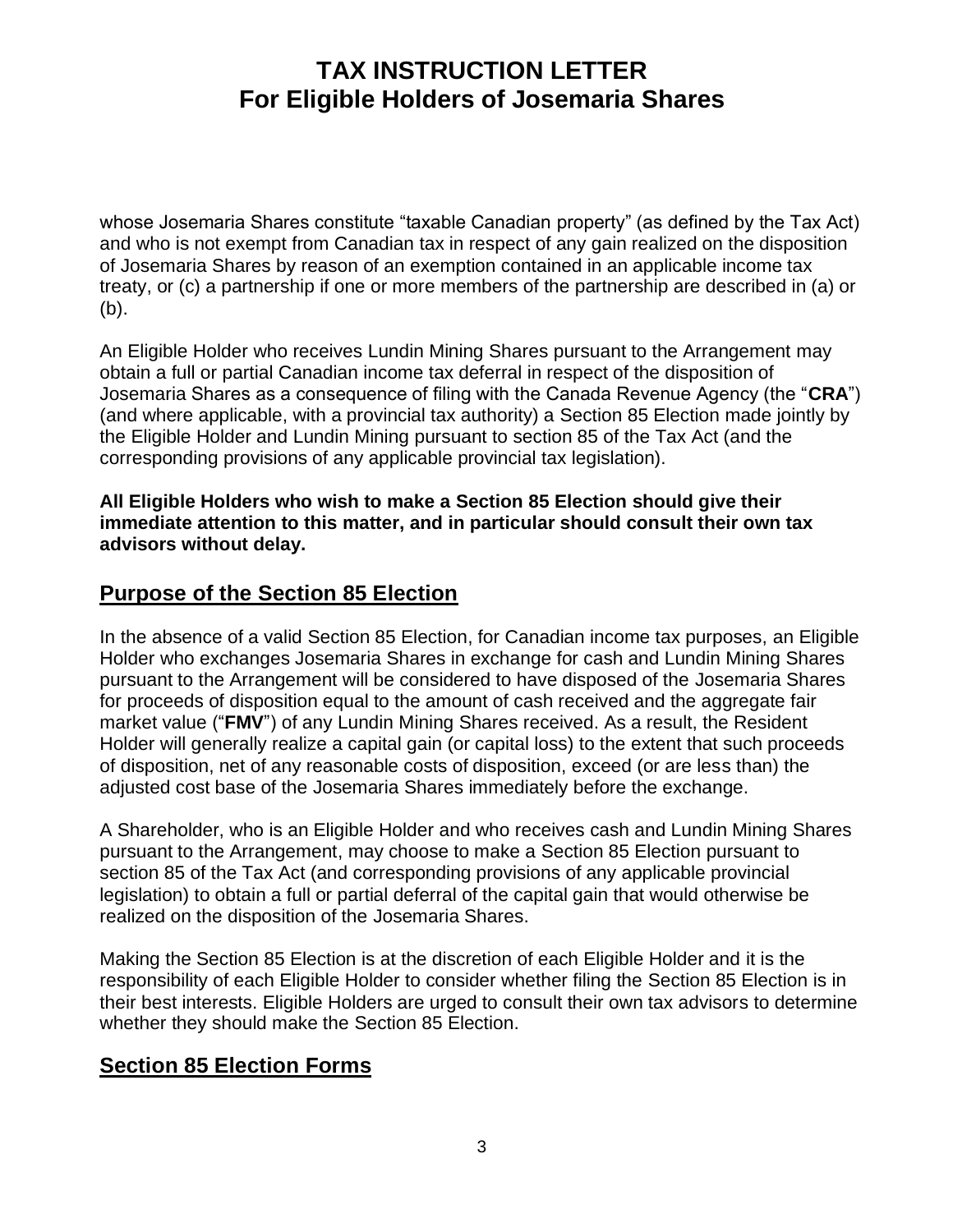To rely on the provisions of section 85 of the Tax Act to defer all or a portion of any capital gain realized on the disposition of the Josemaria Shares, the Tax Act requires that a Section 85 Election be filed by an Eligible Holder (also referred to as the transferor) and Lundin Mining (also referred to as the transferee) within the time period and in the form prescribed by the Tax Act.

For Eligible Holders who are individuals, trusts, or corporations, the prescribed federal Section 85 Election form is the Form T2057 - *Election on Disposition of Property by a Taxpayer to a Taxable Canadian Corporation* ("**Form T2057**"). For Eligible Holders that are partnerships, the prescribed federal Section 85 Election form is the Form T2058 - *Election on Disposition of Property by a Partnership to a Taxable Canadian Corporation ("Form T2058"). Other* provincial tax election forms may be required and will be provided by Lundin Mining, if applicable, based on the information provided by the Eligible Holder.

The relevant Section 85 Election form will include information related to the Eligible Holder and Lundin Mining. Although Lundin Mining must be a party to the Section 85 Election, the determination of the Elected Amount (within the limits provided for under section 85 of the Tax Act or the corresponding provisions of any applicable provincial tax legislation) which will be the amount of the proceeds of disposition at which the disposition of the Josemaria Shares is deemed to occur for Canadian tax purposes is the sole responsibility of each Eligible Holder.

**To make a Section 85 Election, an Eligible Holder must provide the relevant information to Lundin Mining through the web-based system (the "Section 85 Election Assistant") provided by Lundin Mining specifically for this Section 85 Election process. Eligible Holders can go to the web page set up specifically for this election process at [https://www.lundinmining.com](https://www.lundinmining.com/) by clicking on the link referred to as "Section 85 Election Assistant" on the right side of the home page (under the heading "DISPOSITION OF SHARES OF JOSEMARIA RESOURCES"), upon slightly scrolling down the home page. By clicking the button "Section 85 Election Assistant", Eligible Holders will be directed to another a web page where the link to the Section 85 Election Assistant will be provided along with other relevant information. An Eligible Holder must submit the relevant information to Lundin Mining through the Section 85 Election Assistant on or before July 27, 2022 being the day that is 90 days after the Effective Date (the "Section 85 Election Deadline"). Lundin Mining may not make a Section 85 Election with an Eligible Holder who does not provide the relevant information through the Section 85 Election Assistant on or before the Section 85 Election Deadline.**

After receipt of all of the relevant information through the Section 85 Election Assistant, and provided that the information provided complies with the rules under the Tax Act described in the Information Circular, Lundin Mining will within 90 days deliver an executed copy of the Section 85 Election containing the relevant information to each Eligible Holder.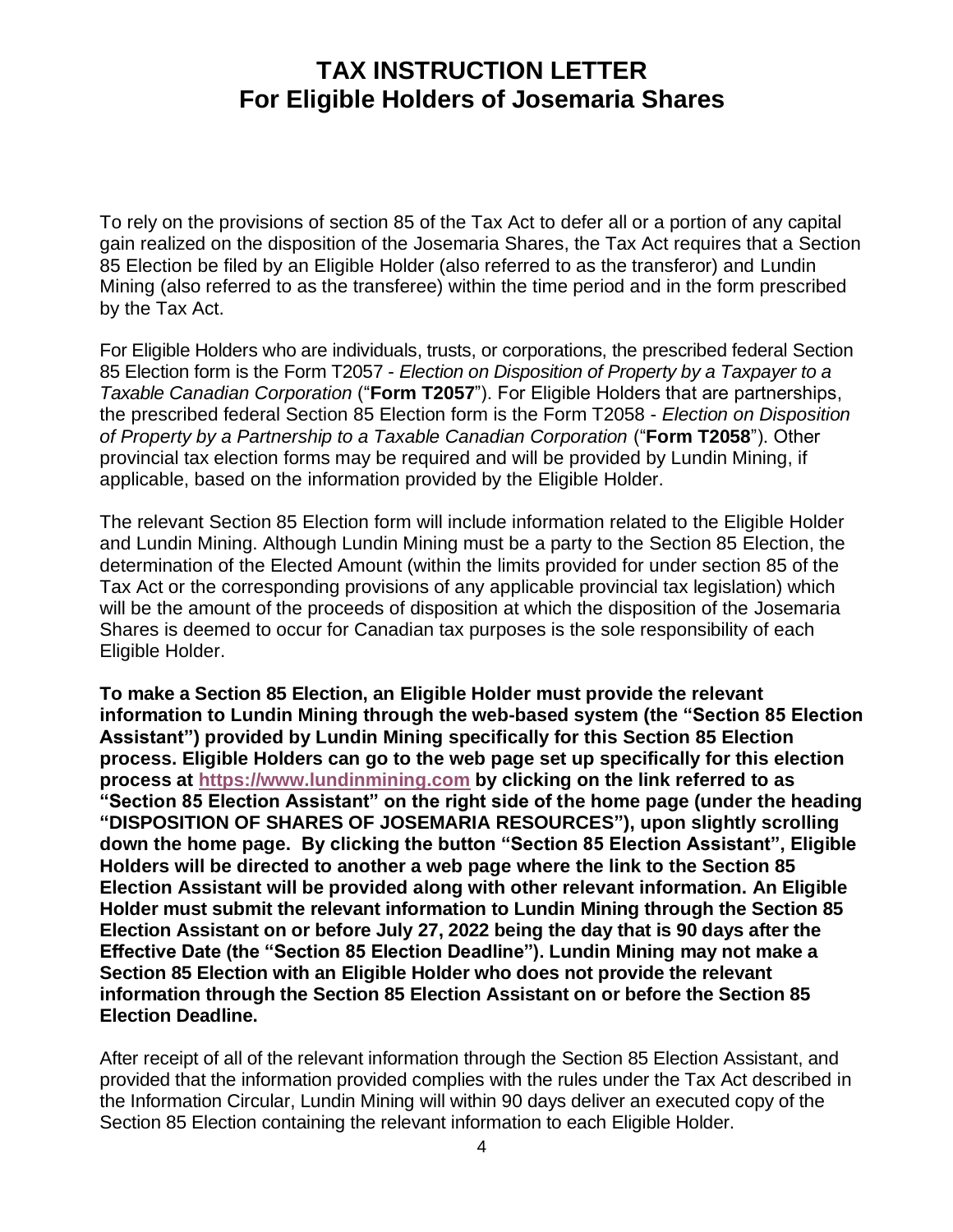Neither Josemaria Resources, Lundin Mining nor any successor corporation shall be responsible for the proper completion and filing of any joint election form, except for the obligation to deliver an executed copy of the joint election form to Eligible Holders as noted above. Each Eligible Holder will be solely responsible for executing the Section 85 Election form and submitting it to the CRA (and, where applicable, to any provincial tax authority) within the required time. Eligible Holders wishing to make a Section 85 Election should consult their own tax advisors without delay and should provide the relevant information to Lundin Mining through the Section 85 Election Assistant as described above as soon as possible. A Section 85 Election will be valid only if it meets all the applicable requirements under the Tax Act (and any applicable provincial tax legislation) and is filed on a timely basis. These requirements are complex, are not discussed in any detail in this Tax Instruction Letter and meeting these requirements with respect to preparing and filing the Section 85 Election will be the sole responsibility of the Eligible Holder.

Any Eligible Holder who does not ensure that information necessary to make a Section 85 Election has been received by Lundin Mining in accordance with the procedures set out in this Tax Instruction Letter within the time period noted above may not be able to benefit from the tax deferral provisions in subsections 85(1) or 85(2) of the Tax Act (or the corresponding provisions of any applicable provincial tax legislation). Accordingly, all Eligible Holders who wish to make a Section 85 Election with Lundin Mining should give their immediate attention to this matter.

For the CRA (and, where applicable, the provincial tax authorities) to accept a Section 85 Election without a late filing penalty being paid by an Eligible Holder, the Section 85 Election form must be filed with such tax authorities on or before the day that is the earliest of the days on or before which either Lundin Mining or the Eligible Holder is required to file an income tax return for the taxation year in which the disposition occurs (subject to special rules applicable for partnerships). Lundin Mining' taxation year is scheduled to end on **December 31, 2022**, but it may end earlier in certain circumstances. Lundin Mining' income tax return would be required to be filed within six months from the end of its taxation year. Eligible Holders are urged to consult their own tax advisors as soon as possible respecting the deadlines applicable to their own particular circumstances. **However, regardless of such deadlines, the Section 85 Election Information must be received by Lundin Mining through the Section 85 Election Assistant in accordance with the procedures set out below no later than July 27, 2022.**

#### **Instructions for completing the Section 85 Election using the Section 85 Election Assistant**

These instructions are of a general nature only and are not intended to be, nor should they be construed to be, legal, tax or financial advice to any particular Eligible Holder. Furthermore, Lundin Mining and Josemaria Resources have not provided, and will not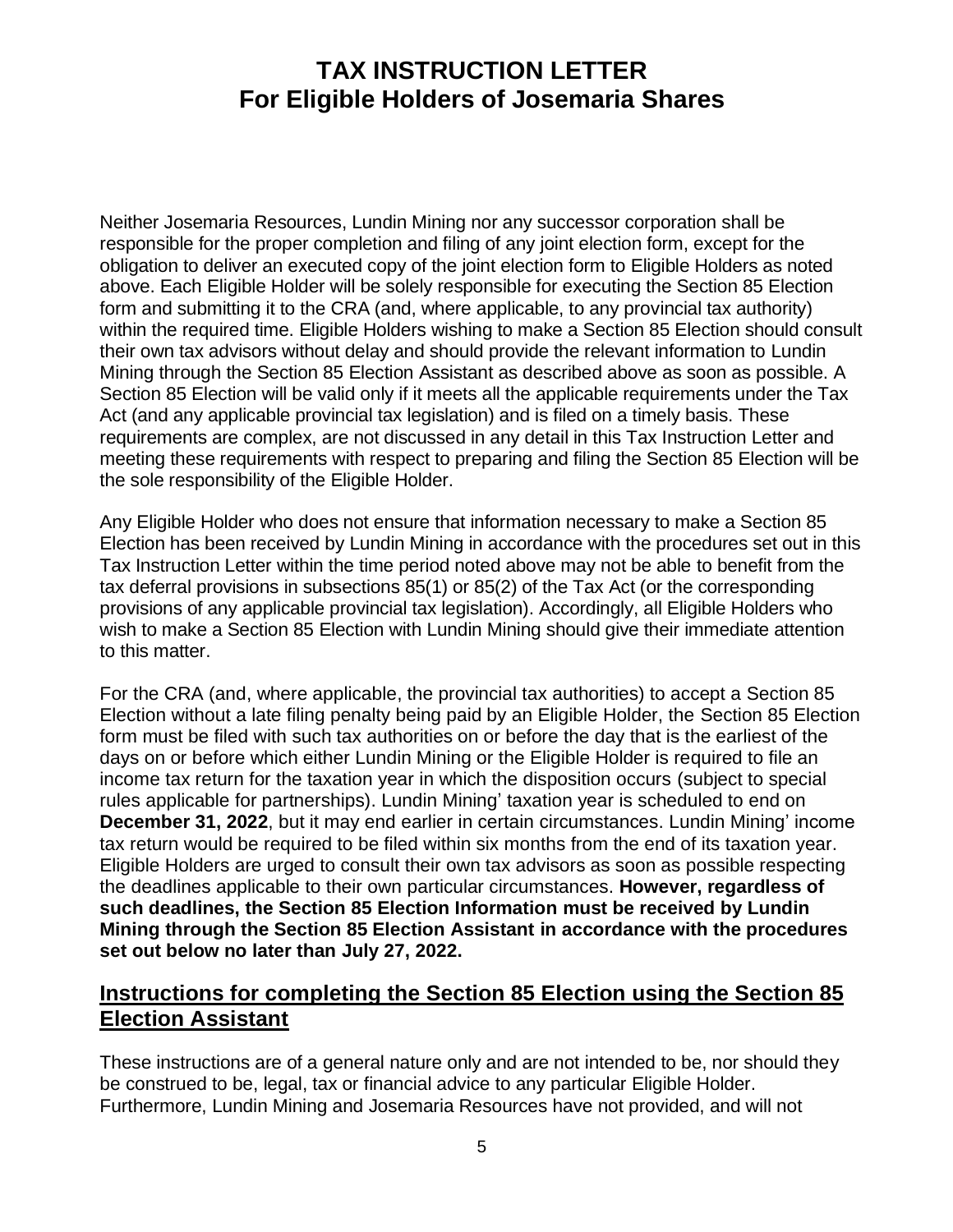provide, Eligible Holders with any legal, tax or financial advice respecting the Section 85 Election or the manner of its completion, execution or filing by virtue of the following instructions. Accordingly, Eligible Holders are urged to consult with their own legal, tax and financial advisors to obtain advice whether to make the Section 85 Election and if so to consider the proper completion, execution and filing of the required Section 85 Election, having regard to their own particular circumstances. Eligible Holders are also urged to consult their own tax advisors with respect to the requirements of any applicable provisions of any provincial tax legislation analogous to section 85 of the Tax Act.

Lundin Mining and Josemaria strongly recommend that each Eligible Holder carefully review the Information Circular and without limitation, the description of *Certain Canadian Federal Income Tax Considerations* on pages 95 to 102 of the Information Circular. For further information, Eligible Holders may wish to review Archived Information Circular 76-19R3, *Transfer of Property to a Corporation Under Section 85* and Archived Interpretation Bulletin IT-291R3, *Transfer of Property to a Corporation under Subsection 85(1)*, previously issued by the CRA and available on its website. In addition, if applicable to the Eligible Holder, for information about the Section 85 Election under the *Taxation Act* (Québec), Eligible Holders may also wish to review Revenu Québec Interpretation Bulletin IMP.520. 1-1/R1, *Disposition of Property to a Taxable Canadian Corporation: Due Date for Filing the Prescribed Form and Penalties*, and IMP.521.2-1/R1, *Disposition of Property to a Taxable Canadian Corporation: General Rules Concerning Tax-Deferred Transfers.*

Each Eligible Holder who chooses to make a Section 85 Election is solely responsible for ensuring that the Section 85 Election form (and prescribed provincial forms, as required), are completed and filed on a timely basis. With the exception of the execution of the Section 85 Election form by Lundin Mining, compliance with the requirements for a valid Section 85 Election will be the sole responsibility of the Eligible Holder making the Section 85 Election. Neither Lundin Mining nor Josemaria will be responsible for any loss, damages, expenses or taxes resulting from the failure by anyone to properly complete the Section 85 Election form or to properly file it within the time and in the form prescribed under the Tax Act (and any applicable provincial tax legislation).

#### **Key steps to using the Section 85 Election Assistant**

The following are the key steps with respect to using the Section 85 Election Assistant. Eligible Holders should read these instructions in their entirety, gather all applicable information and then commence using the Section 85 Election Assistant.

**The Section 85 Election Assistant does not save information that is partially complete, and the information cannot be retrieved by an Eligible Holder at a later time. Accordingly, Eligible Holders making the Section 85 Election cannot enter part of the information into the Section 85 Election Assistant, save a draft version thereof, and come back to it later.**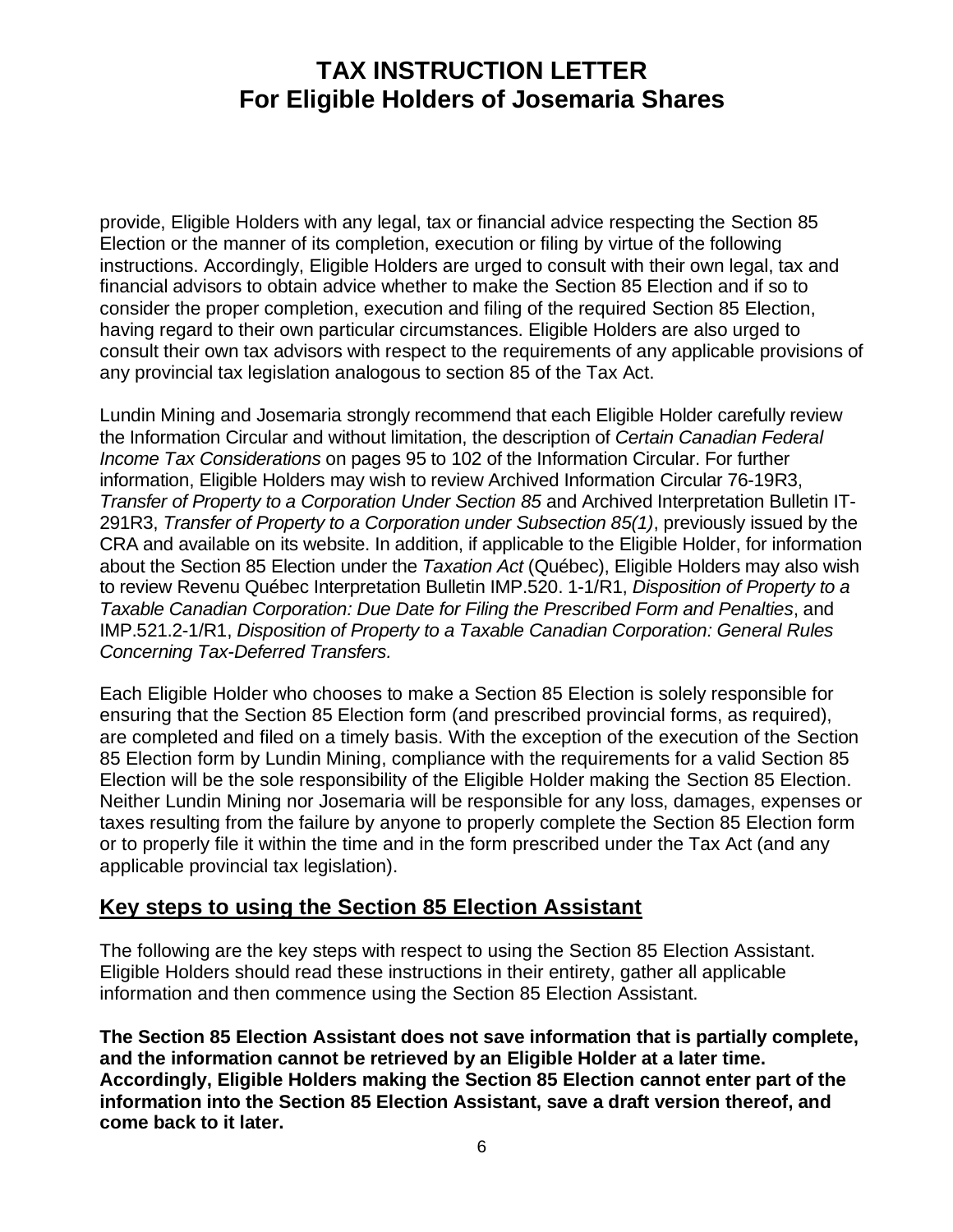#### **Step 1: Preparing the Section 85 Election form**

Each Eligible Holder wishing to defer all, or a portion of its capital gains realized on the disposition of the Josemaria Shares must provide the relevant information to Lundin Mining using the Section 85 Election Assistant.

#### *Section 85 Election Assistant Walk-Through*

Eligible Holders can go to the web page set up specifically for this election process at [https://www.lundinmining.com](https://www.lundinmining.com/) by clicking on the link referred to as "Section 85 Election Assistant" on the right side of the home page (under the heading "DISPOSITION OF SHARES OF JOSEMARIA RESOURCES"), upon slightly scrolling down the home page. By clicking the button "Section 85 Election Assistant", Eligible Holders will be directed to another a web page where the link to the Section 85 Election Assistant will be provided along with other relevant information. Eligible Holders need to provide information by clicking on "Section 85 Election Assistant". This link will be available at the end of the day on April 28, 2022 to July 27, 2022.

#### *Directions on using Section 85 Election Assistant*

The following section illustrates the information required to be provided by an Eligible Holder when using the Section 85 Election Assistant.

*1. Overview, Purpose of Section 85 Election* 

Read the information contained in these sections and click "Next" at the bottom of each page to proceed to the next page.

*2. Terms & Conditions of Use*

Eligible Holders must accept the Terms and Conditions of Use at the bottom of the page in order to access the next page of the Section 85 Election Assistant.

*3. Introduction and the Section 85 Election filing deadline - time sensitive* Eligible Holders should read the Introduction and ensure that they have all the information for the Section 85 Election prior to proceeding to the Preliminary Information section.

#### *4. Preliminary Information*

*a. Type of Eligible Holder:* Indicate whether the Eligible Holder who owns the Josemaria Shares is an individual, partnership, corporation, or a trust. If the Josemaria Shares are owned by more than one entity, a separate election is required for each entity.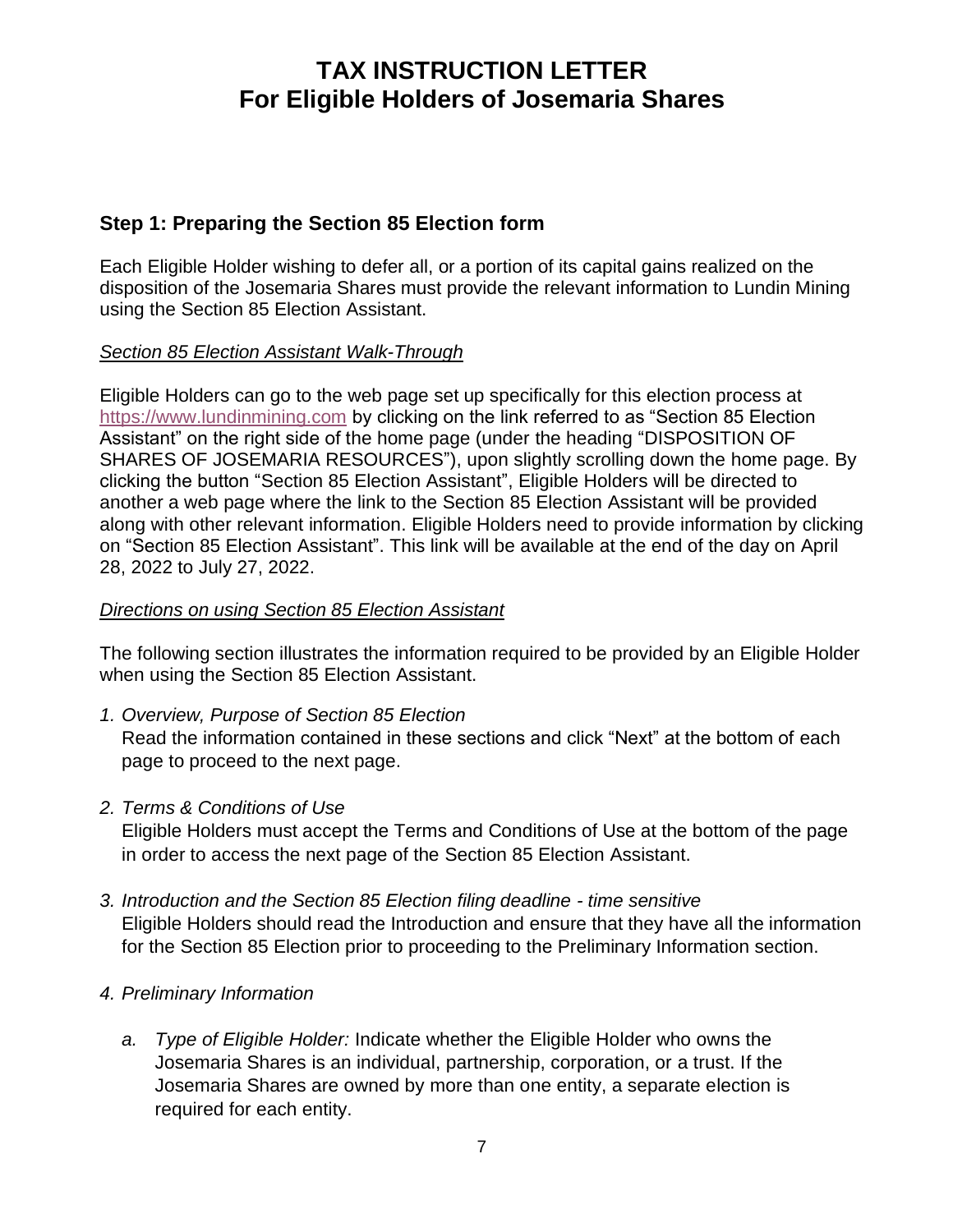- *b. Taxation year of the Eligible Holder:* If the Eligible Holder is a corporation, partnership, or trust, provide the first day of the taxation year of the taxpayer that includes the Effective Date of April 28, 2022 and the last day of that taxation year. We note that, generally:
	- i. Individuals are taxed on a calendar year basis, therefore are not required to enter a taxation year.
	- ii. *Inter vivos* trusts are taxed on a calendar year basis.
	- iii. Testamentary trusts may have a taxation year that ends at any time of the year.
	- iv. Corporations and partnerships may have a taxation year that ends at any time of the year.

Any Eligible Holder, who is not an individual, should consult their own tax advisors regarding the applicable taxation year in their particular circumstances.

- *c. Is the holder of the Josemaria Shares an Eligible Holder as defined in the Information Circular?* Indicate whether the holder of the Josemaria Shares is an Eligible Holder as defined in the Information Circular. Only Eligible Holders as defined in the Information Circular are entitled to make the Section 85 Election.
- *d. Is the Eligible Holder a resident of Canada for Canadian tax purposes?* Indicate whether the Eligible Holder is a resident of Canada for Canadian tax purposes. A Non-Resident Holder will generally not be subject to Canadian tax under the Tax Act on the disposition of the Josemaria Shares unless the Josemaria Shares constitute "taxable Canadian property" of the Non-Resident Holder for the purposes of the Tax Act and the Non-Resident Holder is not entitled to relief under an applicable income tax treaty or convention, as further discussed in the Information Circular.
- *e. Does the Eligible Holder hold the Josemaria Shares as a capital property or inventory?* Josemaria Shareholders holding their shares a capital property should answer this question as "Yes". Josemaria Shares generally will be considered capital property to an Eligible Holder for purposes of the Tax Act unless the Eligible Holder holds such securities in the course of carrying on a business of buying and selling securities or the Eligible Holder has acquired or holds such shares in a transaction or transactions considered to be an adventure or concern in the nature of trade. Eligible Holders are solely responsible for determining whether their Josemaria Shares were held as capital property for purposes of the Tax Act and are urged to consult with their own tax advisors to determine whether their Josemaria Shares qualify as capital property in their particular circumstances.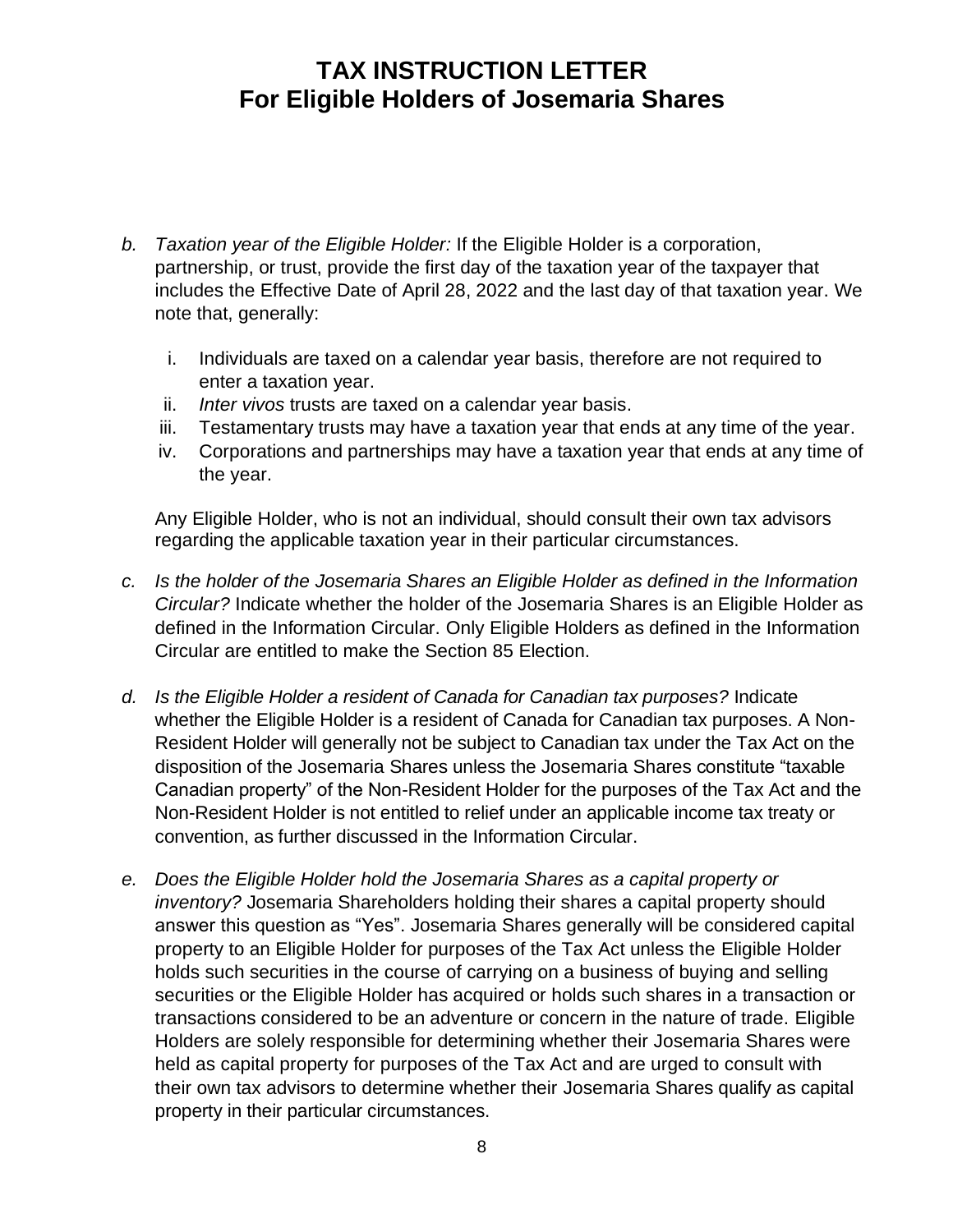*f. Is the Eligible Holder a resident of Quebec or required to file a Quebec provincial income tax return?* An Eligible Holder who is required to file a Quebec income tax return is also required to file the Quebec provincial equivalent of the federal Section 85 Election form in order to obtain a tax deferral for Quebec income tax purposes.

#### *5. Consideration Received*

- *a. Consideration Received:* As outlined in the Information Circular and the Letter of Transmittal, for each Josemaria Share owned by the Eligible Holder, the Eligible Holder was entitled to elect to receive Cash Consideration or Share Consideration plus Share Consideration Cash Payment, subject to proration based on maximum amounts of cash and share consideration. Indicate the type of consideration the Eligible Holder elected to receive, as outlined in the Information Circular and the Letter of Transmittal:
	- i. Cash Consideration; or
	- ii. Share Consideration plus Share Consideration Cash Payment.

**Note that if an Eligible Holder failed to make a proper election in the Letter of Transmittal prior to the April 19, 2022 deadline in accordance with the Arrangement, such shareholder will be deemed to have elected to receive the Share Consideration (together with the applicable Share Consideration Cash Payment). Note that if an Eligible Holder has elected to receive the Cash Consideration, it is possible that the election will be pro-rated and some amount of Lundin Mining Shares will be received. Likewise, if an Eligible Holder has elected, or has been deemed to elect, to receive Share Consideration (together with the applicable Share Consideration Cash Payment), such election or deemed election may be pro-rated and some amount of cash will be received. This is a result of the aggregation Consideration being subject to the Maximum Share Consideration and the Maximum Cash Consideration. See Appendix A and Appendix B for illustrative examples, respectively. The Share Consideration Cash Payment is not included in the determination of the Maximum Cash Consideration.** 

**Assuming the Eligible Holder held its Josemaria Shares as capital property, the Elected Amount less the ACB of the Josemaria Shares, immediately before the exchange and any reasonable costs of disposition (if any) will be treated as a capital gain realized by the Eligible Holder. Eligible Holders are strongly encouraged to consult their own tax advisors regarding the determination of the Elected Amount in respect of their Josemaria Shares having regard to their particular circumstances.**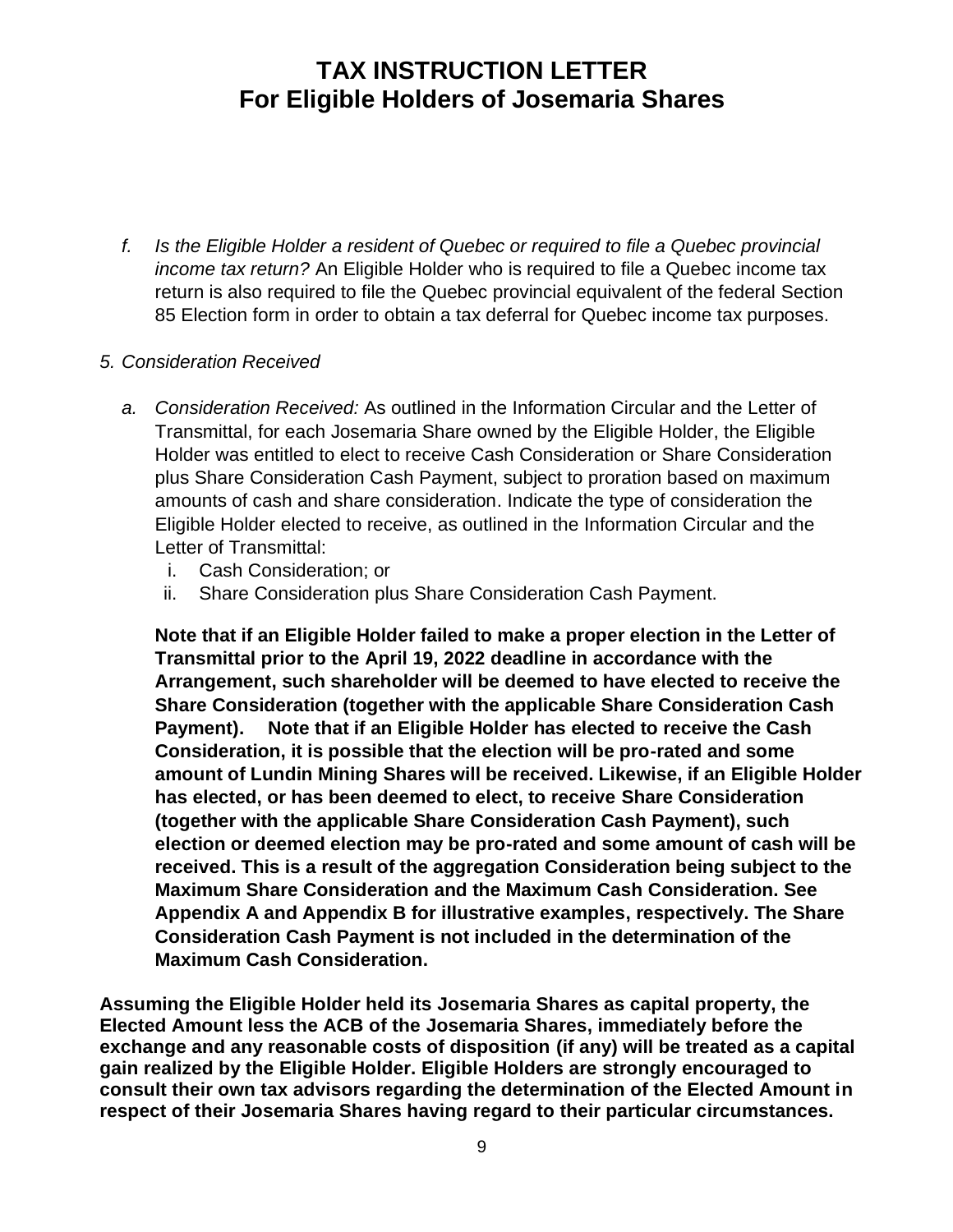#### *6. Transaction Details: Share Consideration*

*Steps 6(a) – (f) will apply for an Eligible Holder who elected to receive Share Consideration plus Share Consideration Cash Payment.* 

A Microsoft Excel Section 85 Election calculator has been provided at the link labelled "Section 85 Election Calculator". **The Microsoft Excel Section 85 Election Calculator has been provided solely as a reference tool for the Eligible Holder and it is to be used at the Eligible Holder's discretion. Information entered in the Microsoft Excel Section 85 Election Calculator by the Eligible Holder will not be included in the Eligible Holder's Section 85 Election. Eligible Holders will need to complete the entire transaction details section, as set out below, regardless of whether the Microsoft Excel Section 85 Elector Calculator reference tool is used by the Eligible Holder.**

- *a. Number of Share Election Shares:* Enter the number of Share Election Shares (being the number of Josemaria Shares for which the Eligible Holder made the Share Election).
- *b. Total Adjusted cost base ("ACB") of Share Election Shares:* Enter the total ACB of the Share Election Shares (being the number of Josemaria Shares for which the Eligible Holder made the Share Election) immediately before the exchange pursuant to the Arrangement. Eligible Holders should consult their own tax advisors with respect to the amount of the ACB of their Josemaria Shares. Neither Lundin Mining nor Josemaria will provide assistance in determining a specific Eligible Holder's ACB or any other relevant amount to be entered in this section outside of the general information already provided through the Section 85 Election Assistant.
- *c. Cash consideration received:* For the Share Election Shares exchanged (being the number of Josemaria Shares for which the Eligible Holder made the Share Election), enter the amount of cash received by the Eligible Holder including the Share Consideration Cash Payment received (C\$0.11 in cash for each whole Lundin Mining Share issued). Please refer to "**Appendix A: Example: Calculation of Consideration for Share Election Shares**" for an illustrative example. In any case where the aggregate amount of cash payable to a particular Josemaria Shareholder would include a fraction of a cent; the consideration payable is rounded up to the nearest whole cent.
- *d. Number of Lundin Mining shares received:* For the Share Election Shares exchanged (being the number of Josemaria Shares for which the Eligible Holder made the Share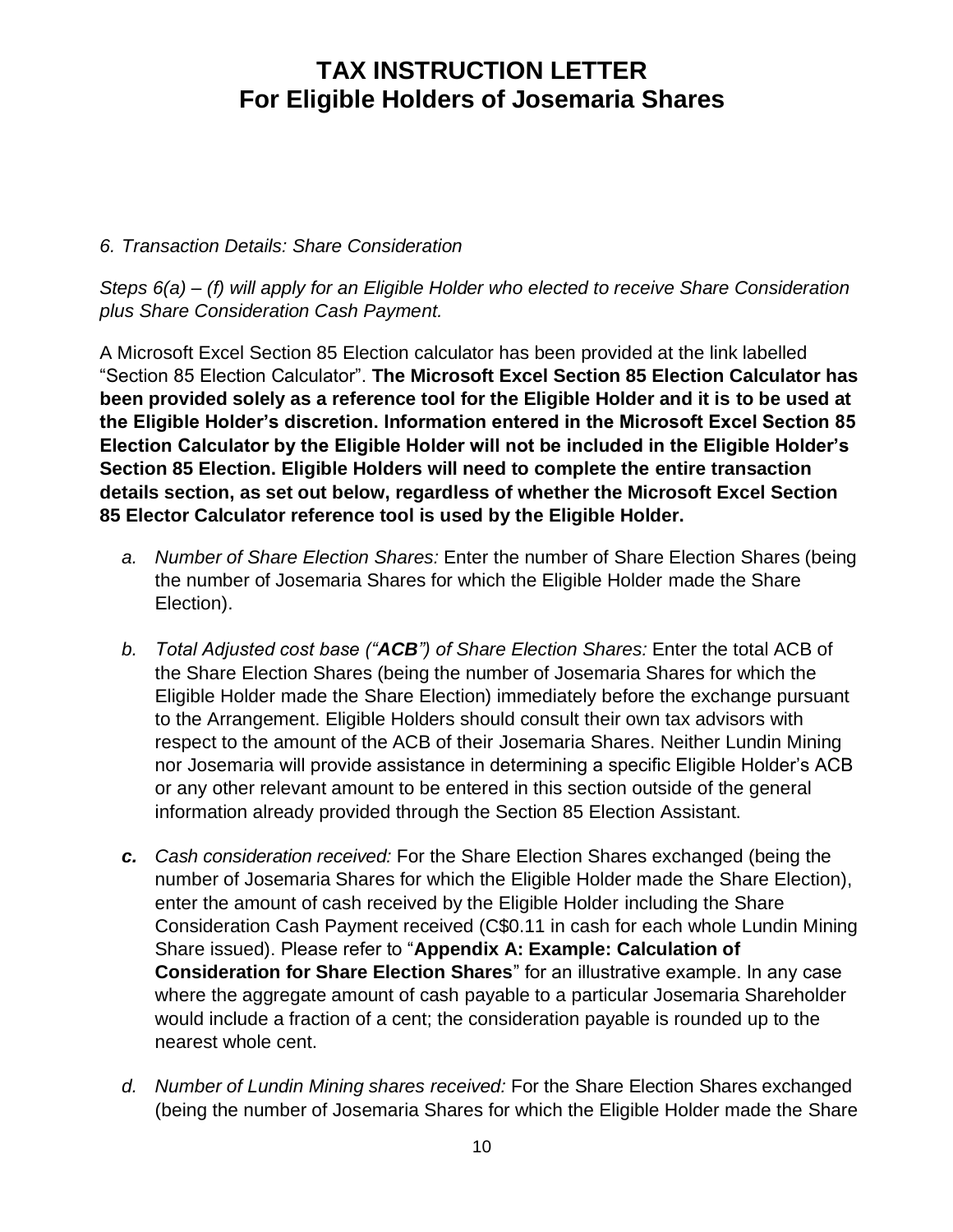Election), enter the number of Lundin Mining Shares received by the Eligible Holder. The number of Lundin Mining Shares to be issued to Former Shareholders shall be rounded up to the nearest whole Lundin Mining Share, as applicable, in the event that a Former Shareholder is entitled to a fractional share of 0.5 or more of a Lundin Mining Share and shall be rounded down to the nearest whole Lundin Mining Share, as applicable, in the event that a Former Shareholder is entitled to a fractional share representing less than 0.5 of a Lundin Mining Share. Please refer to "**Appendix A: Example: Calculation of Consideration for Share Election Shares**" for an illustrative example.

- *e. FMV of Lundin Mining Shares received:* For the Share Election Shares exchanged (being the number of Josemaria Shares for which the Eligible Holder made the Share Election), enter the FMV of the Lundin Mining Shares received by the Eligible Holder. The FMV of the Lundin Mining Shares received by an Eligible Holder must be determined on a reasonable basis. There is no specific method prescribed by the CRA for determining the FMV of a share, nor is there any clear published guidance in this respect. Management of Lundin Mining recommends using a FMV of \$11.88 for each Lundin Mining Share received in exchange for the Josemaria Shares being the closing price of the Lundin Mining Shares on the TSX at the closing of the last day of trading before the Effective Date. Please refer to "**Appendix A: Example: Calculation of Consideration for Share Election Shares**" for an illustrative example.
- *f. Elected Amount:* Enter the Elected Amount as the Eligible Holder's deemed proceeds of disposition of its Share Election Shares (being the number of Josemaria Shares for which the Eligible Holder made the Share Election). The Elected Amount would become the "proceeds of disposition" that the Eligible Holder is required to report in its Canadian income tax returns.

In general, subject to the detailed rules in section 85 of the Tax Act, an Eligible Holder who wishes to defer all of the capital gain realized on a disposition of its Share Election Shares would enter an Elected Amount equal to the Eligible Holder's aggregate ACB of its Share Election Shares immediately before the exchange plus any reasonable costs of disposition. **However, the Elected Amount may not be**:

- less than the aggregate amount of the cash, if any, received by the Eligible Holder on the exchange of its Share Election Shares;
- less than the lesser of (i) the Eligible Holder's ACB of the Share Election Shares immediately before the time of the exchange, and (ii) the FMV of the Share Election Shares at the time of the exchange; or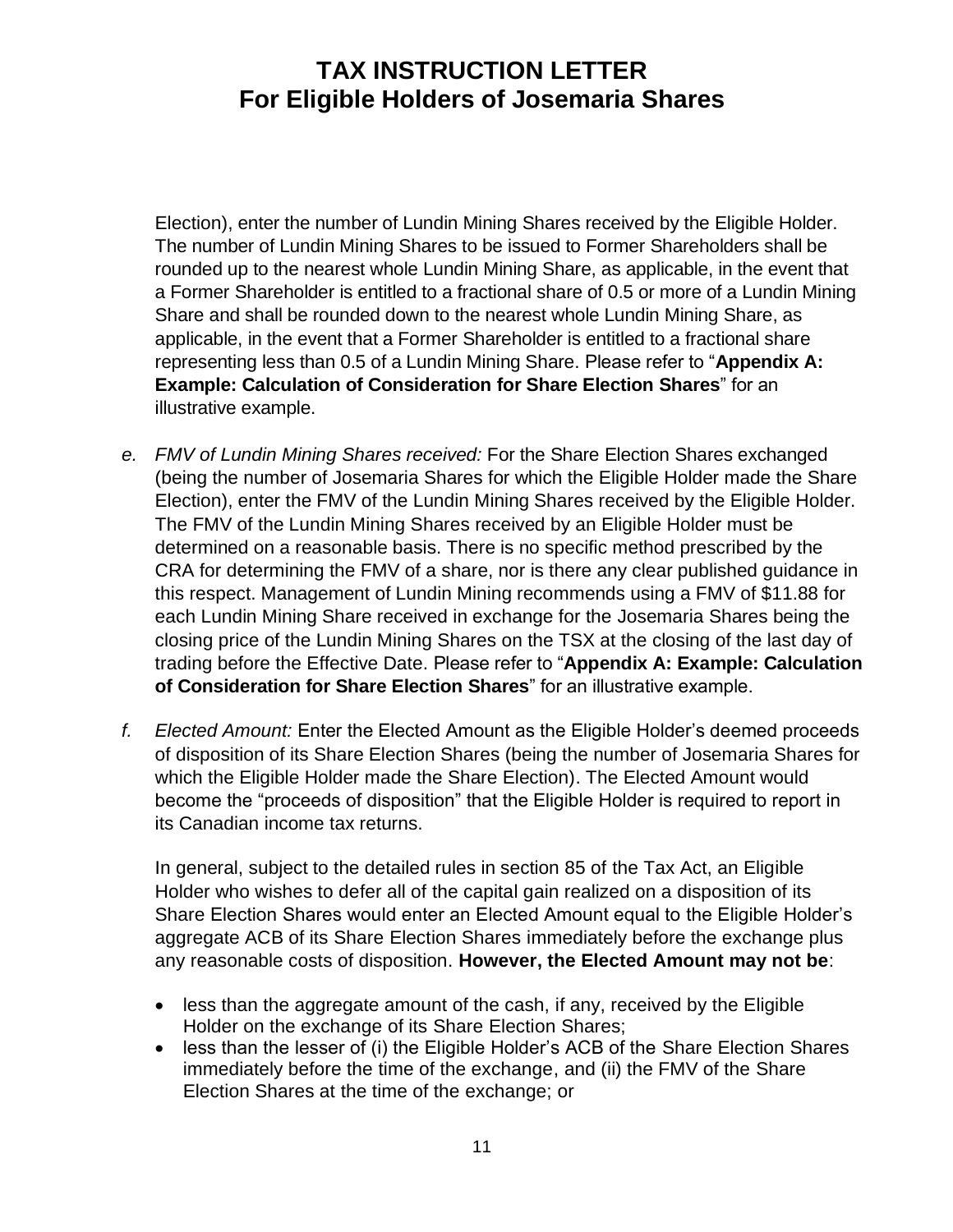• greater than the fair market value of Share Election Shares at the time of the exchange.

**Assuming the Eligible Holder held its Josemaria Shares as capital property, the Elected Amount less the ACB of the Share Election Shares, immediately before the exchange and any reasonable costs of disposition (if any) will be treated as a capital gain realized by the Eligible Holder. Eligible Holders are strongly encouraged to consult their own tax advisors regarding the determination of the Elected Amount in respect of their Josemaria Shares having regard to their particular circumstances.**

#### *7. Shareholder Identification*

Enter the Eligible Holder's identification information. The identification information includes:

- *a. Full legal name*
- *b. Email address*
- *c. Daytime Telephone number*
- *d. Mailing address*
- *e. Postal code*
- *f. Tax Services Office:* Identify the particular tax services office ("**TSO**") of the Eligible Holder. There are numerous TSOs across Canada. A list of TSOs is available at: [https://www.canada.ca/en/revenue-agency/corporate/contact-information/office](https://www.canada.ca/en/revenue-agency/corporate/contact-information/office-locations.html)[locations.html.](https://www.canada.ca/en/revenue-agency/corporate/contact-information/office-locations.html) If an Eligible Holder is unsure of their TSO, the Eligible Holder should consult with their own tax advisors or call the CRA at 1-800-959-8281 (individuals) or 1-800-959-5525 (corporations and trusts) to confirm the TSO applicable to that Eligible Holder.
- *g. Co-owner's information:* If the Eligible Holder owns the Josemaria Shares together with another person, the Eligible Holder must identify each co-owner and provide the same information as requested for the Eligible Holder. If there is more than one coowner, you will be required to attach a listing of co-owners to the Section 85 Election form when filing the form with the CRA (and Revenue Quebec if applicable).

#### *8. Review*

The Eligible Holder should review the information provided and make any revisions as necessary. The Eligible Holder can use the "Back" button to review and revise information without losing the data filled out previously. Once the Eligible Holder is satisfied with the information, click "Submit". Once the Eligible Holder clicks the "Submit" box, no further changes to the Section 85 Election form can be made. If there are any mandatory fields remaining blank or incomplete, then the Section 85 Election Assistant would not be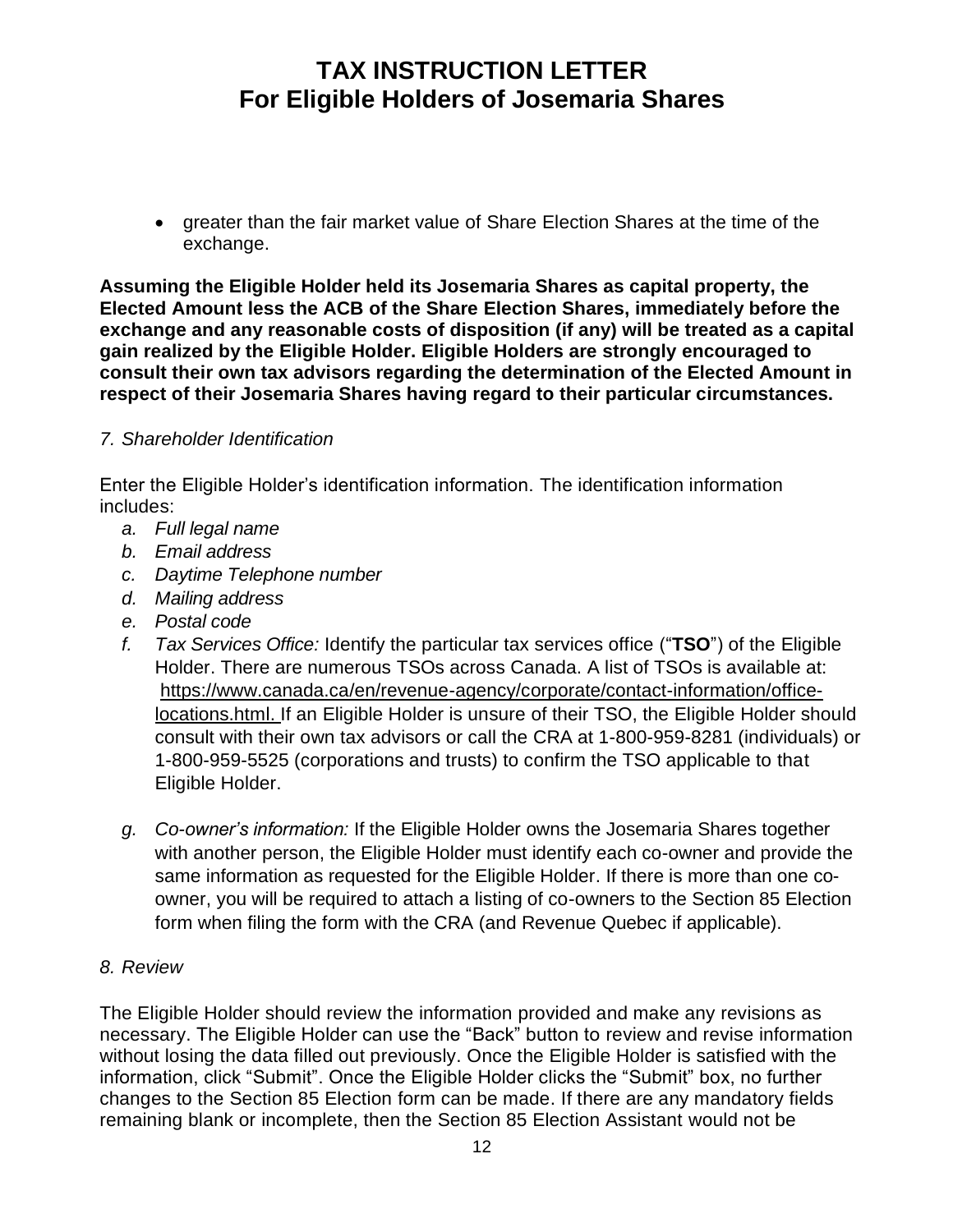submitted. The Eligible Holder may also print or pdf the responses they submitted before closing the page for their records.

**The Section 85 Election Assistant does not save information that is partially complete, and the information cannot be retrieved by an Eligible Holder at a later time. Accordingly, Eligible Holders making the Section 85 Election cannot enter part of the information into the Section 85 Election Assistant, save a draft version thereof, and come back to it later.**

- *9. Other Relevant Information*
	- *a. Help Line:* A contact number for the Help is 1-833-414-3121.To speak with an agent, you will be required to provide your full legal name. The Help Line will be in operation from 9:00 AM to 5:00 PM (Eastern Time) Monday to Friday until July 27, 2022, other than statutory holidays. A voice mail box will be available to leave messages during busy times and when calling outside of the hours noted above.
	- *b. Completion of Form T2058 and/or any Applicable Provincial Section 85 Election Forms:*  Eligible Holders completing Form T2058 and/or any applicable provincial forms (such as TP 518V or TP 529V for Quebec tax purposes) may refer to the instructions set out above, although the order of presentation of the information on the other forms may differ from that of Form T2057 and some of the required information may be different.

#### **Step 2: Execution of the Section 85 Election Form(s) by Lundin Mining and Delivery of the Section 85 Election Form to Eligible Holders**

After receiving the relevant information from the Eligible Holder through the Section 85 Election Assistant (i.e., after the Eligible Holder has completed Step 1), Lundin Mining will prepare a Section 85 Election form and any applicable provincial forms. Lundin Mining will, within ninety (90) days of the receipt of valid information through the Section 85 Election Assistant, execute the Section 85 Election form(s) and transmit a pdf copy as an attachment to an email to the Eligible Holder for filing with the CRA (and where applicable, the appropriate provincial tax authorities).

If the information received by Lundin Mining in respect of the Section 85 Election is not in compliance with the Tax Act (or any applicable provincial legislation) or the Josemaria Shareholder is not eligible to file the Section 85 Election, Lundin Mining will not be responsible for preparing the Section 85 Election. **Lundin Mining will notify those Josemaria Shareholders via the email address provided by the Josemaria Shareholder through the Section 85 Election Assistant.**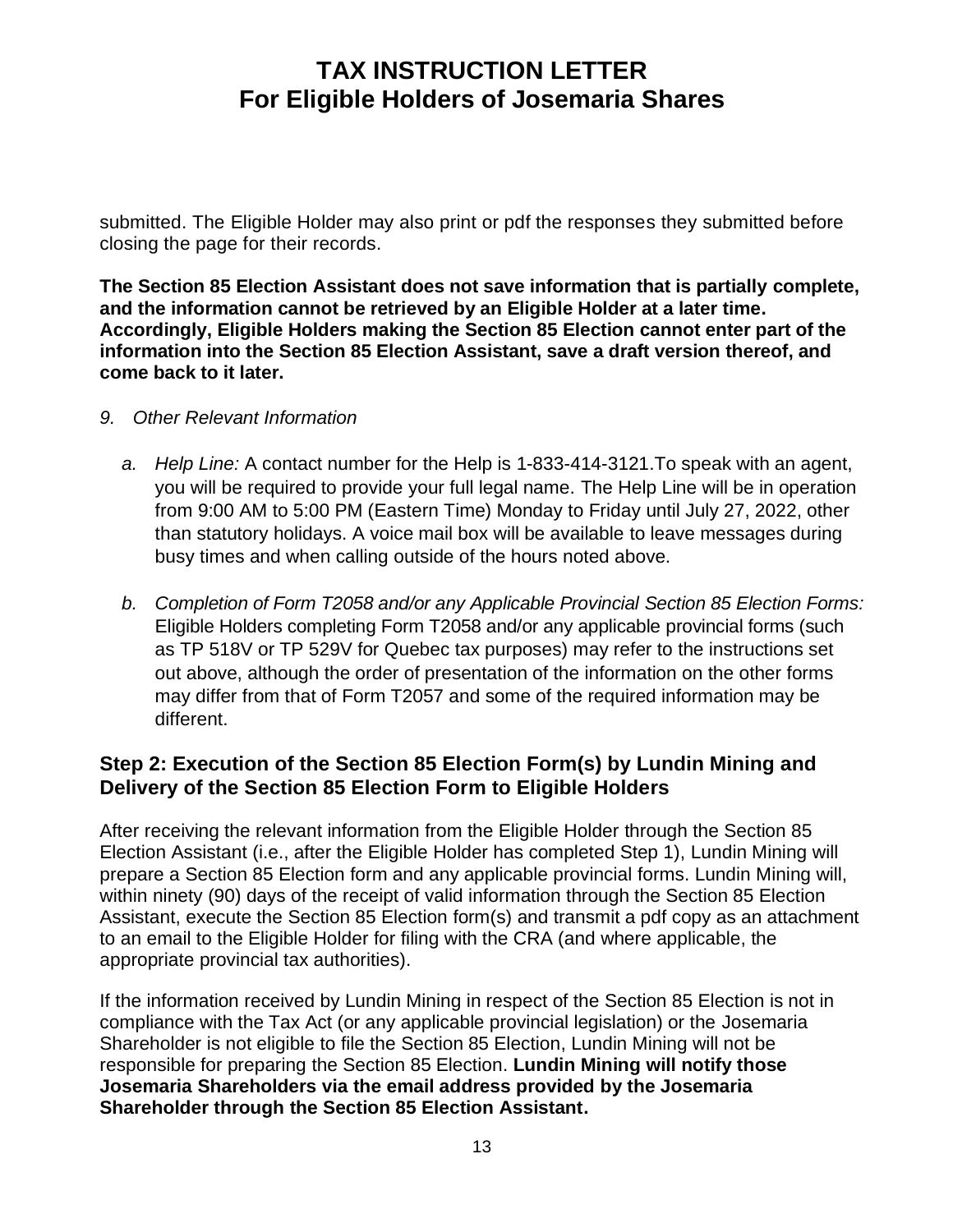#### **Step 3: Filing of the Section 85 Election Form(s) by the Eligible Holder with the CRA (and any Applicable Provincial Tax Authority)**

Each Eligible Holder will be solely responsible for ensuring that the Tax Election is completed correctly and sent to the CRA and any applicable provincial tax authorities by the applicable deadline. Please refer to "**Appendix B: Illustrative Section 85 Election Form**" for an illustration of a completed Section 85 Election form.

**Prior to filing the Section 85 Election form, each Eligible Holder must provide on page 1 of the Section 85 Election form a social insurance number, trust account number, business number, partnership account number, Quebec Identification Number (ending in IC0001 or SP0001) and/or Quebec Enterprise Number (NEQ), as applicable.**

Each Eligible Holder must sign in the last box as indicated on page 2 of the Section 85 Election form. For partnerships, all partners (or a person authorized in writing by all partners to sign for them – in this case, attach a copy of the authorizing agreement) are required to sign on page 4 of the Form T2058. For residents of Quebec, each Eligible Holder must also sign the Quebec forms where indicated on the form.

Lundin Mining will assume that any representative that signs the Section 85 Election on behalf of a corporation, trust or estate has been duly authorized to do so and will not take any action to verify the validity of any such authorization. Eligible Holders that are corporations, trusts or estates, or partnerships should consult their own legal advisors in determining whether such authorization has been properly given.

**The Eligible Holder will be solely responsible and liable for any loss, damages, expenses or Taxes resulting from the failure by the Eligible Holder to properly complete or file a Section 85 Election form in the form and manner and within the time prescribed by the Tax Act (and any applicable provincial tax legislation). Although Lundin Mining is assisting the Eligible Holder in completing the Section 85 Election form, the responsibility for correctly completing the Section 85 Election form and filing with the CRA (and any applicable provincial tax authority) rests solely with the Eligible Holder and the Eligible Holder should review the Section 85 Election form in its entirety to ensure the Eligible Holder agrees with all information on the Section 85 Election form.**

For the CRA (and where applicable the provincial tax authorities) to accept a Section 85 Election without a late filing penalty being paid by an Eligible Holder, the Section 85 Election form must be filed with such tax authorities on or before the day that is the earliest of the days on or before which either Lundin Mining or the Eligible Holder is required to file an income tax return for the taxation year in which the disposition occurs. Lundin Mining' taxation year is scheduled to end on **December 31, 2022**, but it may end earlier in certain circumstances. Lundin Mining' income tax return would be required to be filed within six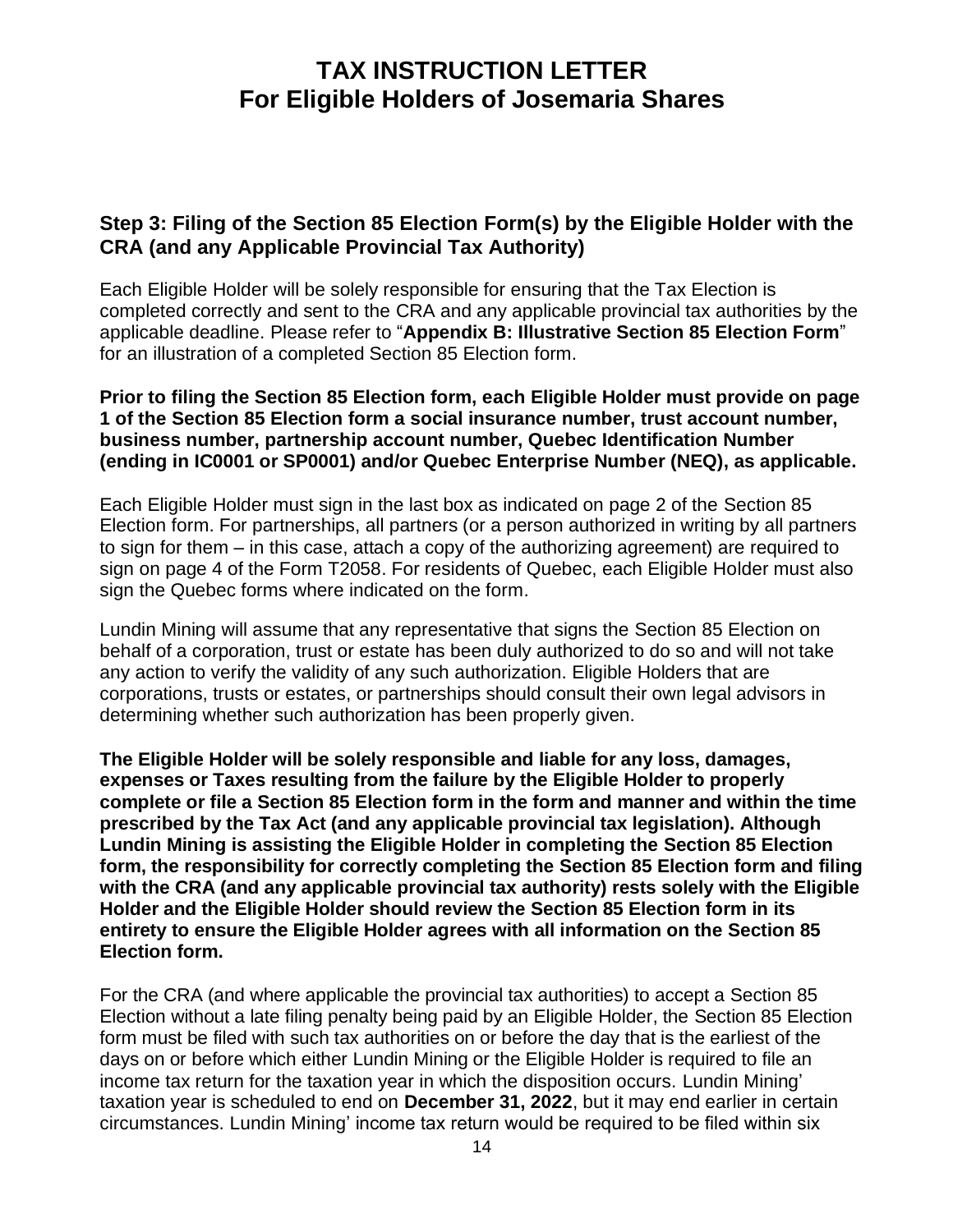months after the end of its taxation year. Eligible Holders are urged to consult their own tax advisors as soon as possible respecting the deadlines applicable to their own particular circumstances.

*Where to file the Section 85 Election Form with the CRA (and any applicable provincial tax authorities)*

The federal Section 85 Election should be filed with the Eligible Holder's Tax Centre. The Tax Centre mailing addresses can be found by visiting the CRA website at [https://www.canada.ca/en/revenue-agency/corporate/contact-information/office](https://www.canada.ca/en/revenue-agency/corporate/contact-information/office-locations.html)[locations.html.](https://www.canada.ca/en/revenue-agency/corporate/contact-information/office-locations.html) For greater certainty, federal Tax Elections should be filed by an Eligible Holder with their Tax Centre and **NOT** with their Tax Services Office. If an Eligible Holder is unsure of their Tax Centre, the Eligible Holder should consult with their own tax advisors or call the CRA at 1-800-959-8281 (individuals) or 1-800-959-5525 (corporations and trusts) to confirm the Tax Centre applicable to that Eligible Holder.

The Québec equivalent of the Section 85 Election form, together with a copy of the federal Section 85 Election form, should be filed with Revenu Quebec at the following address:

Revenu Québec 3800, rue de Marly C. P. 25555, succursale Terminus Québec (Québec) G1A 1B9

Electing Eligible Holders filing in Québec should note that corporations established in Québec are required to file the French version of the Québec Section 85 Election; however, the copy of the federal Section 85 Election form can be the English version.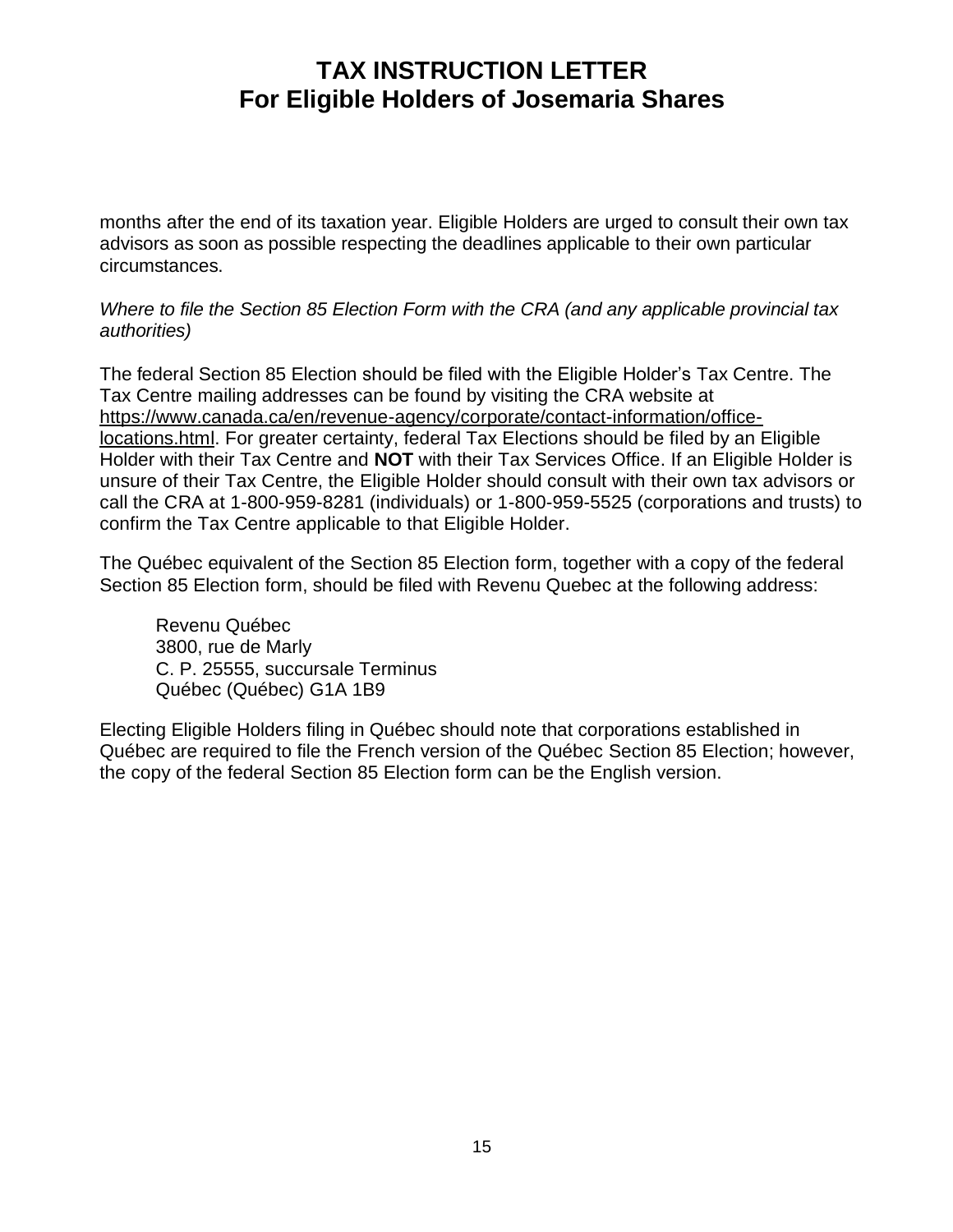#### **Appendix A: Calculation of Consideration for Share Election Shares**

**Example: Calculation of Share Consideration and Cash Consideration Assumption: Eligible Holder elected to receive Share Consideration for 1,000 Josemaria Shares in its Letter of Transmittal** Cash per Josemaria Share \$0.4674 *Pursuant to the Arrangement after pro-ration* Lundin Mining Share per Josemaria Share 0.1053 *Pursuant to the Arrangement after pro-ration* Cash per whole Lundin Mining Share  $\frac{100}{11}$  | *Pursuant to the Arrangement after pro-ration section 6(a)* **Number of Share Election Shares** 1,000 *For illustrative purposes Section 6(c)* **Cash consideration received** \$467.40 *= 1,000 Josemaria shares x \$0.4674 rounded up to the nearest whole cent section 6(d)* **Number of Lundin Mining Shares received** Number of Lundin Mining Shares prerounding up or rounding down 105.2633 *= 1,000 × 0.1053 (rounded to four decimals)* Number of Lundin Mining Shares postrounding up or rounding down 105.0000 *Rounded up to the nearest whole share Section 6(c)* **Share Consideration Cash Payment received**  $|\$11.55$   $||= 105.0000 \times \$0.11$ *section 6(e)* **FMV of Lundin Mining Shares received** \$1,247.40 = *105.0000 × \$11.88 (closing price of the Lundin Mining Shares on the TSX one day prior to the Effective Date) section 6(c),*  **FMV of Josemaria Shares = FMV of**  *6(e)* **Consideration Received under the Share Election \$1,726.35** *=* \$1,247.40 *(FMV of Lundin Mining Shares)* + \$467.40 *(Cash consideration)* + \$11.55 (*Share Consideration Cash Payment)*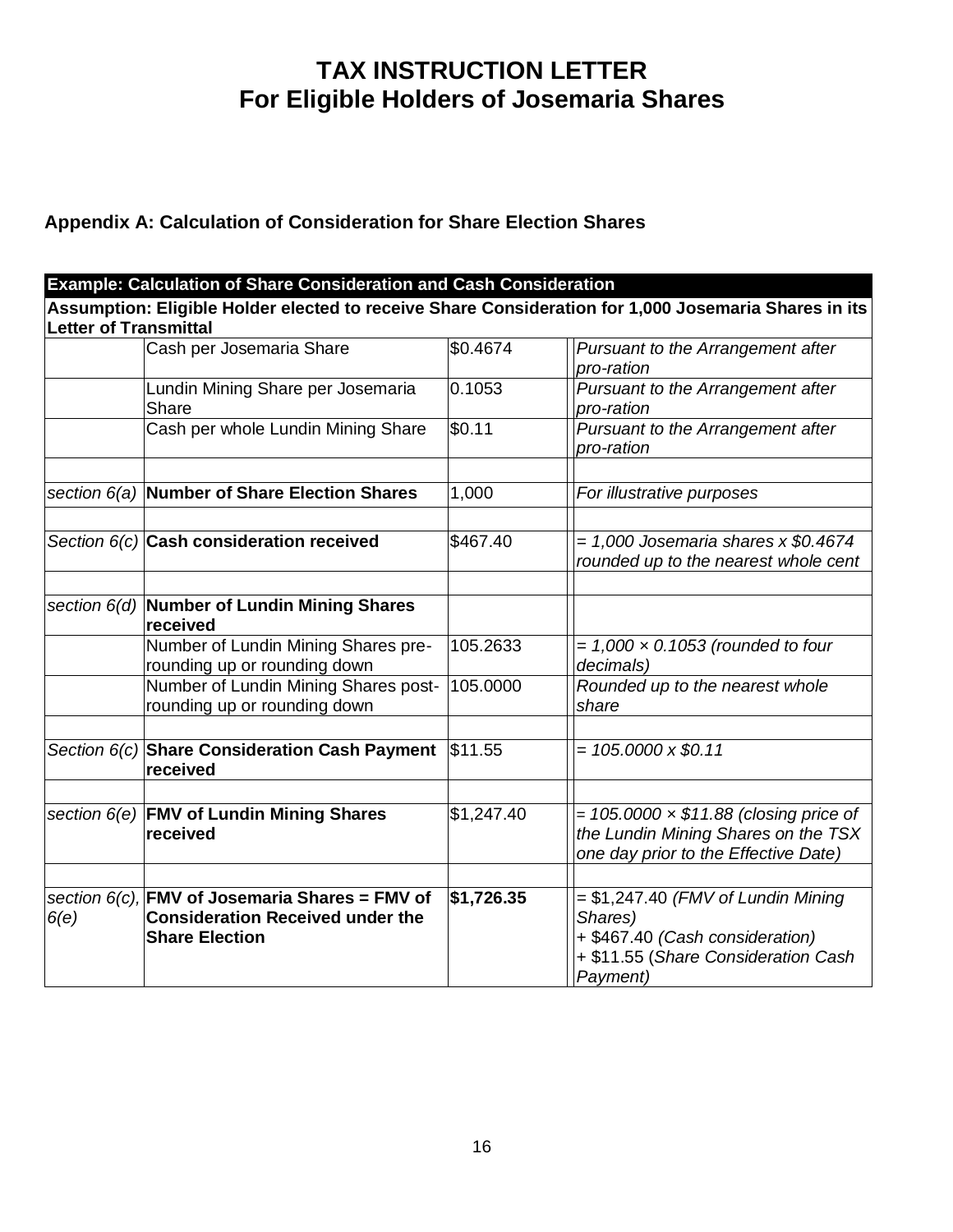#### **Appendix B: An illustration of a completed form T2057**

The following is provided for illustrative purposes only. The following section illustrates, by way of an example, the information that would appear on the pdf copy of the federal Form T2057 (emailed by Lundin Mining to an Eligible Holder) based on the information entered by the Eligible Holder*.* This illustration assumes that the Eligible Holder:

- Is an individual resident in Canada
- Held Josemaria Shares as capital property
- Received Share Consideration pursuant to the Arrangement

#### Page 1 of Form T2057

| Taxpayer's name (transferor)                                                            |  |  |  |             |                                 |  |  |  |  |  |  |  |  |  | Social insurance, trust account or business number |
|-----------------------------------------------------------------------------------------|--|--|--|-------------|---------------------------------|--|--|--|--|--|--|--|--|--|----------------------------------------------------|
| <b>Paul Smith</b>                                                                       |  |  |  |             |                                 |  |  |  |  |  |  |  |  |  |                                                    |
| Address                                                                                 |  |  |  | Postal code |                                 |  |  |  |  |  |  |  |  |  |                                                    |
| <b>ABC</b>                                                                              |  |  |  | 1A2 3B4     |                                 |  |  |  |  |  |  |  |  |  |                                                    |
| Month Day<br>Year<br>Year<br>Tax year of the taxpayer                                   |  |  |  |             | Month Day   Tax services office |  |  |  |  |  |  |  |  |  |                                                    |
| $2_1 0_1 2_2 2_1 0_1 1 0_1 1$ End $2_1 0_1 2_1 2 1_1 2 3_1 1$ To be determined<br>Start |  |  |  |             |                                 |  |  |  |  |  |  |  |  |  |                                                    |

This section will provide the information relating to the Eligible Holder making the election: If the Josemaria Shares are held in co-ownership, the co-owner(s) box will have co-owner(s) information; otherwise, the box should remain blank.

| Name of co-owner(s), if any (if more than one, attach schedule giving similar details) | Social insurance number |                     |
|----------------------------------------------------------------------------------------|-------------------------|---------------------|
|                                                                                        |                         |                     |
| <b>Address</b>                                                                         | Postal code             | Tax services office |
|                                                                                        |                         |                     |

Lundin Mining will complete the next section as follows:

| Corporation's name (transferee)  |              |                                                              | <b>Business number</b>          |
|----------------------------------|--------------|--------------------------------------------------------------|---------------------------------|
| <b>Lundin Mining Corporation</b> |              |                                                              | XXXXXXXXXRC0001                 |
| <b>Address</b>                   |              |                                                              | Postal code                     |
| 150 King Street West, Suite 2200 |              |                                                              | <b>M5H 1J9</b>                  |
| Tax year of the corporation      |              | Month Day<br>Year<br>Year                                    | Month Day   Tax services office |
|                                  | <b>Start</b> | $ 2 0 2 2 0 1 0 1 $ End $ 2 0 2 2 1 2 3 1$ Toront Centre TSO |                                 |

The section below will include the name and telephone number of the Eligible Holder as the contact person. Please note that neither Lundin Mining nor Josemaria Resources will act as the contact person for any Eligible Holder.

| Name of the contact person | elephone<br>number |
|----------------------------|--------------------|
| <b>Paul Smith</b>          | XXX-XXX-XXXX       |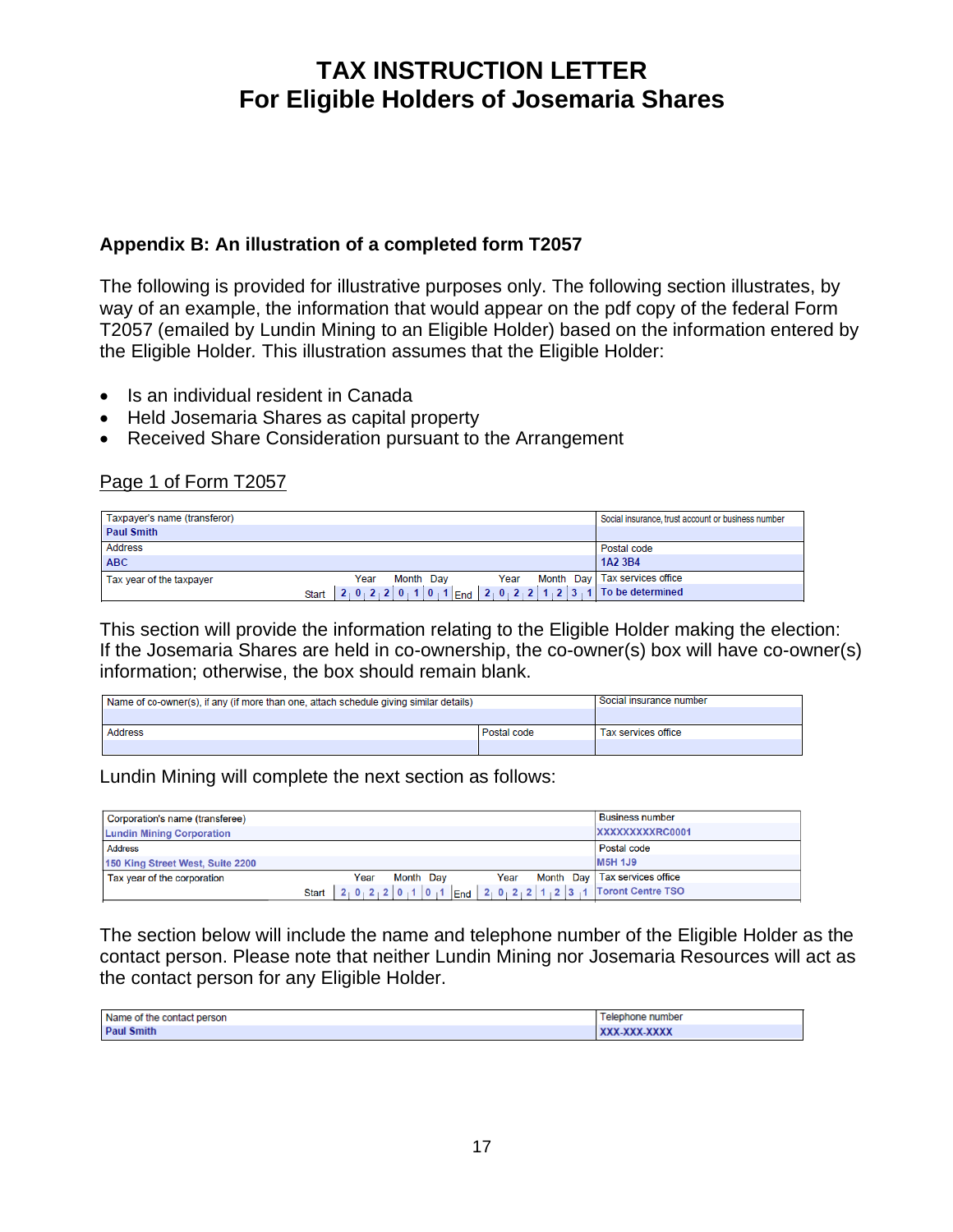The last section of page 1 of Form T2057 (*Penalty for late-filed and amended elections*) relates to late filed elections and applies to Eligible Holders whose elections will be filed late.

#### Page 2 of Form T2057 – *Information required*

Lundin Mining will complete the answers to the first five questions as follows:

| 1. Is there a written agreement relating to this transfer?                                                                                    | Yes $\boxtimes$ | No <sub>l</sub>               |
|-----------------------------------------------------------------------------------------------------------------------------------------------|-----------------|-------------------------------|
| 2. Does a price adjustment clause apply to any of the properties? (See the Income Tax<br>Folio S4 F3 C1 for details)                          | Yes ∐           | $N0$ $\vert$ $\times$ $\vert$ |
| 3. Do any persons other than the taxpayer own or control directly or indirectly any shares<br>of any class of the transferee?                 | Yes $\boxtimes$ | $N_0 \Box$                    |
| 4. Does a non-arm's length rollover exist between 2 or more corporations?                                                                     | Yes ∐           | $N_0$ $\vert X \vert$         |
| a) Have all or substantially all (90% or more) of all the properties of the corporation(s)<br>been transferred to the transferee corporation? | Yes ∐           | No LI                         |

The answer to question 5 will be based on the particular circumstances that apply to an Eligible Holder:

| 5. Is the taxpayer a non-resident of Canada? | $Yes \Box$ No $\Box$ |  |
|----------------------------------------------|----------------------|--|
|----------------------------------------------|----------------------|--|

In general, a response to question 6 is "yes", unless the Eligible Holder held the Josemaria Shares in the course of carrying on a business of buying and selling securities or the Eligible Holder has acquired or holds such shares in a transaction or transaction considered to be an adventure or concern in the nature of trade. Question 6(a) will be answered "no" since Josemaria Resources was incorporated after V-day (December 31, 1971). Question 6(b) will be based on the particular circumstances that apply to an Eligible Holder. Question 6(c) will be answered "no".

| 6. Are any of the properties transferred capital properties?                                                                                                                                                                                                                | Yes $\boxtimes$ | No <sub>l</sub>      |
|-----------------------------------------------------------------------------------------------------------------------------------------------------------------------------------------------------------------------------------------------------------------------------|-----------------|----------------------|
| If Yes to question 6:                                                                                                                                                                                                                                                       |                 |                      |
| a) have they been owned continuously since Valuation Day (V-Day)?                                                                                                                                                                                                           | Yes 凵           | $N_0$ $\overline{X}$ |
| have they been acquired after V Day in a transaction considered not to be at arm's<br>b)<br>length?                                                                                                                                                                         | Yes ∐           | $N_0$ $\overline{X}$ |
| since V-Day, has the partnership or any person from whom shares were acquired in<br>C)<br>a non-arm's length transaction received any subsection 83(1) dividends for<br>transferred shares (if yes, attach a schedule and provide details of amounts and<br>dates received) | Yes 凵           | No $[\overline{X}]$  |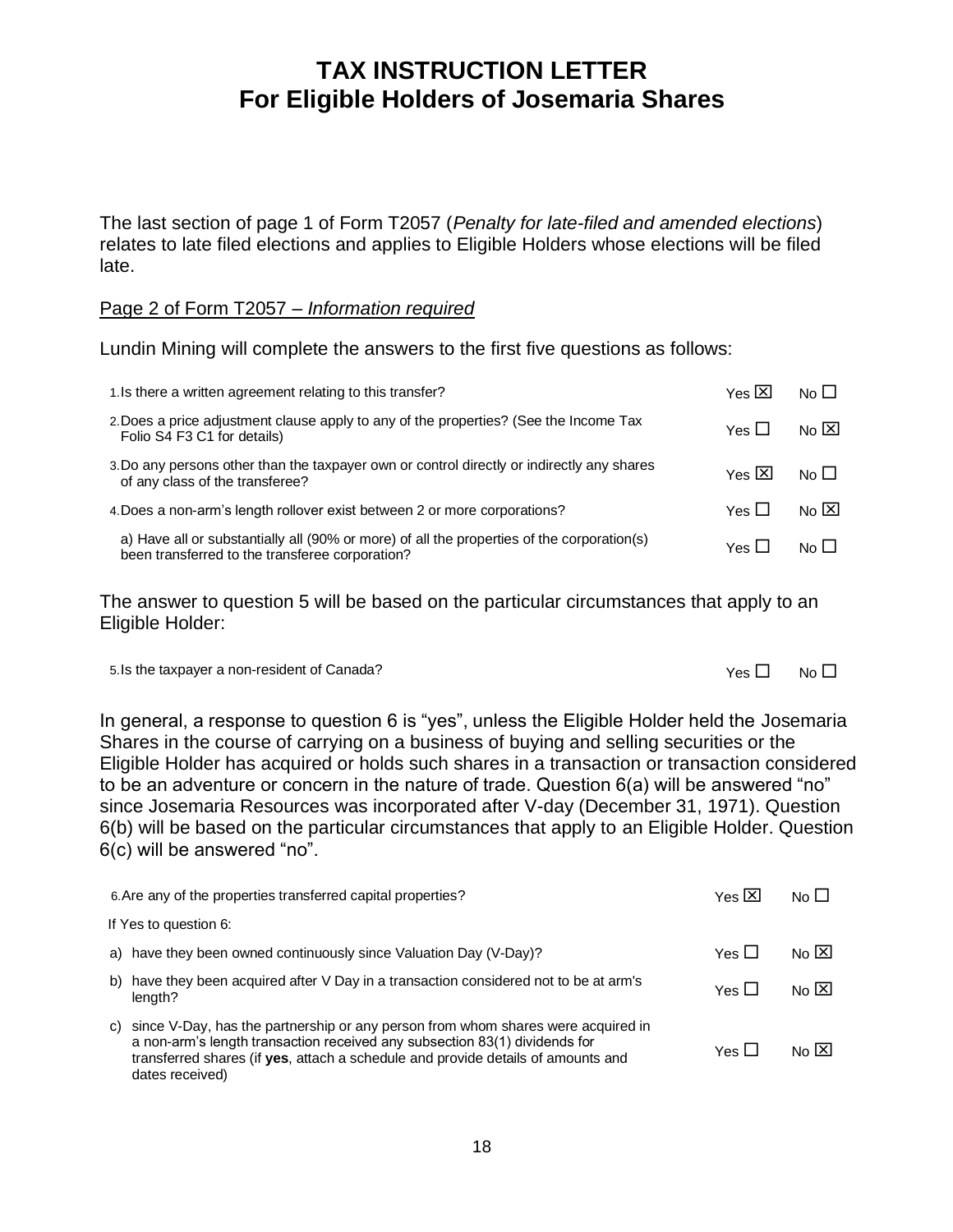Questions 7 will be answered "no" and 7(a) is not applicable since Josemaria Resources was incorporated after V-day at December 31, 1971.

| 7. Is the agreed amount of any of the transferred properties based on an estimate of fair                                                   |              |                      |
|---------------------------------------------------------------------------------------------------------------------------------------------|--------------|----------------------|
| market value on V-Day?                                                                                                                      | Yes $\Box$   | No $\boxtimes$       |
| a) If yes, does a formal documented V-Day value report exist?                                                                               | Yes $\Box$   | No <sub>l</sub>      |
| Question 8 will be answered "No".                                                                                                           |              |                      |
| 8. Has an election under subsection 26(7) of the Income Tax Application Rules (form<br>T2076) been filed by or on behalf of the transferor? | Yes $\sqcup$ | $N_0$ $\overline{X}$ |

The next section is not applicable and therefore Lundin Mining will complete the next section as follows:

| Where shares of the capital stock of a private corporation are included in the property disposed of, provide the<br>following: |                                       |  |  |  |  |
|--------------------------------------------------------------------------------------------------------------------------------|---------------------------------------|--|--|--|--|
| <b>Corporation's Name</b><br>N/A                                                                                               |                                       |  |  |  |  |
| <b>Business Number</b>                                                                                                         | Paid-up capital of shares transferred |  |  |  |  |
|                                                                                                                                |                                       |  |  |  |  |
| N/A                                                                                                                            | N/A                                   |  |  |  |  |

This section will indicate the number of Lundin Mining Shares received by the Eligible Holder in exchange for their Josemaria Shares. Lundin Mining will complete the sections as follows.

| Number of<br>shares<br>transferor<br>received | Class of<br><b>Shares</b> | Redemption<br>value per<br>share | Paid-up<br>capital under<br>the ITA | Voting or<br>Non-Voting | Are Shares<br>Retractable?         |  |
|-----------------------------------------------|---------------------------|----------------------------------|-------------------------------------|-------------------------|------------------------------------|--|
| $\blacksquare$                                | common<br>shares          | N/A                              | Per<br>subsection<br>85(2.1)        | Voting                  | $N_0$ $\overline{X}$<br>Yes $\Box$ |  |

#### Page 3 of Form T2057

Lundin Mining will complete this section as follows:

|                                                          | Year | Month | Dav |
|----------------------------------------------------------|------|-------|-----|
| Date of sale or transfer of all properties listed below: | 2022 | æ     | 28  |